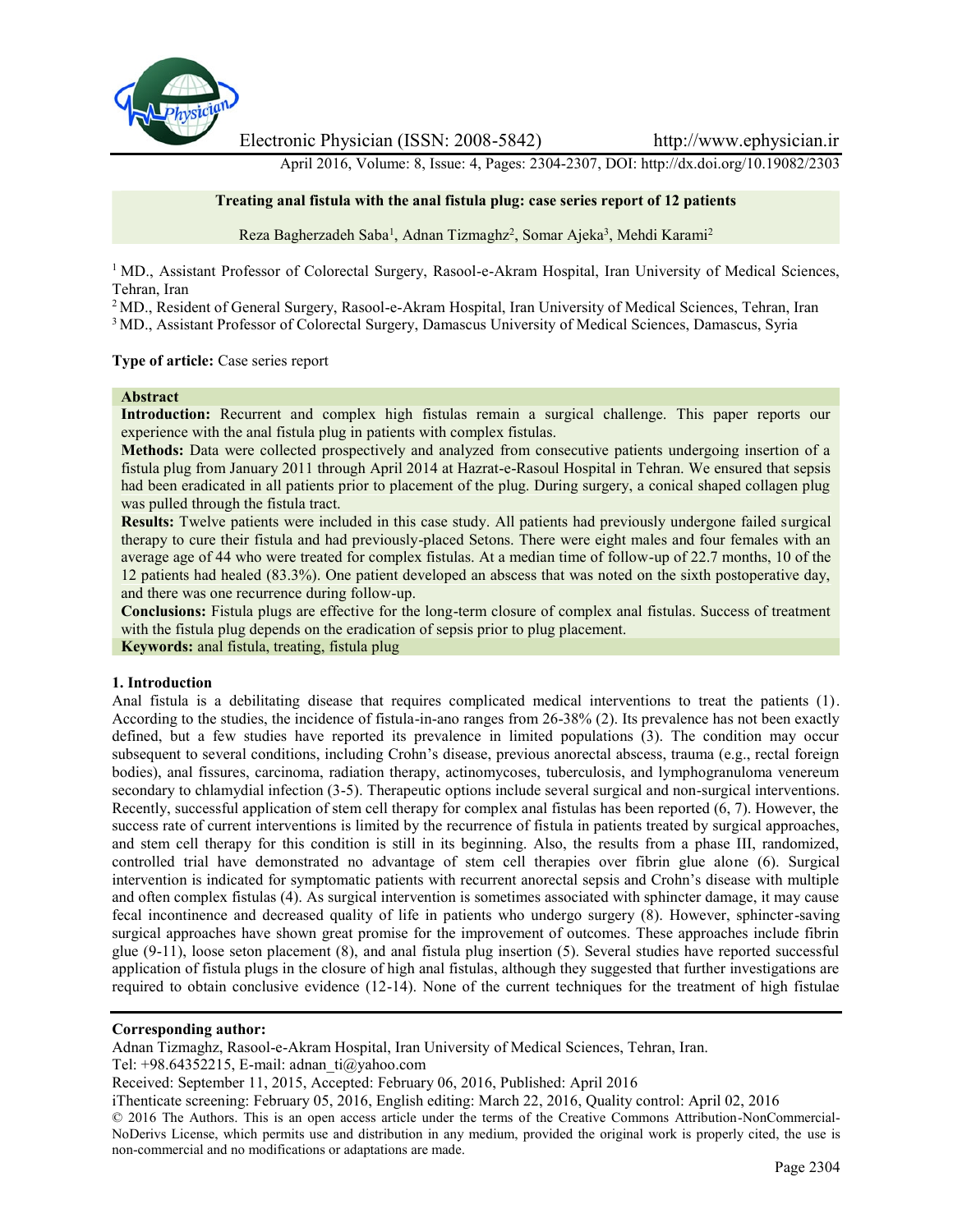produces reliable healing rates, and all are associated with varying degrees of incontinence. The current Fistula-In- Ano trial (FIAT) trial in the UK by L. Magill along with the 14% success from the Cleveland Clinic compares these existing treatments to the use of a bioprosthetic plug derived from pig intestines. Evidence of the efficacy of this treatment is limited, and the trial attempts to provide more information on both efficacy and cost-effectiveness. In line with these studies, we tried to implement the application of fistula plugs for treating high anal fistulas in our Center, and we evaluated the results of the insertion of the anal fistula plug on several outcomes of the surgical operation intended to treat high anal fistulas in sphincter-saving fashion. In the current study, first, results from Iranian patients are described.

# **2. Material and methods**

In this case study, 12 symptomatic patients suffering from high anal fistula were referred to the Department of Surgery at Hazrat-e-Rasoul Hospital in Tehran, which is a major referral center for colon and rectal surgery. These patients were enrolled in the study from January 2011 through April 2014. All patients were of non-Crohn's disease background. In addition, this study was approved by the Medical Research Ethics Committee, and informed consent was obtained from all of the patients. The patients underwent intent-to-treat surgical operation for insertion of the fistula plug. All surgical operations were performed by the same colorectal surgeon. The surgical procedure was performed as described by Ommer et al. (5). We assured sepsis had been eradicated in all of the patients prior to plug placement. During surgery, the fistula tract and the internal opening were identified. A collagen, cone-shaped plug was pulled into the fistula tract. The fistula plug portion that remained outside the tract was removed. The plug was fixed by vicryl 2-0 stitches. The operation was considered successful if the external opening was closed and drainage was totally stopped at the last follow-up visit.

# **3. Results**

Twelve patients were studied, i.e., eight males and four females. The mean age of the patients was 44 (SD: 42.7), ranging from 27 to 62 years. Among the 12 patients, one patient developed an abscess in the fistula where the plug was placed. The abscess was drained, and the plug was removed. Fistula recurred in one of the patients after spontaneous expulsion of the plug. Two patients  $(16.6%)$  had recurrence or the treatment with the fistula plug failed. Three patients complained about secretions after the fistula plug was inserted. The symptoms ameliorated in these patients over time. These patients recovered completely after daily changes of the bandage and care for the wound. No recurrence was observed in these patients. Other complications, such as fecal incontinence, gas incontinence, regional allergy, and severe pain were not observed in any of the patients. Complete data of the patients enrolled in this study are available in Table 1.

| Patient        | Gender | Age     | Duration of       | Number of previous | Time of follow | Recurrence of            |
|----------------|--------|---------|-------------------|--------------------|----------------|--------------------------|
| code           |        | (vears) | sickness (months) | interventions      | $up$ (months)  | fistulas                 |
|                | Male   | 28      | 16                |                    | 30             |                          |
| $\overline{2}$ | Male   | 57      | 12                |                    | 18             |                          |
|                | Male   | 36      | 8                 |                    | 10             |                          |
|                | Male   | 62      | 20                | ↑                  | 18             |                          |
|                | Male   | 37      | 17                |                    | 3              | $^{+}$                   |
| 6              | Male   | 27      | 30                |                    | 33             |                          |
|                | Male   | 46      | 21                | ↑                  | 2              | $^{+}$                   |
| 8              | Male   | 40      | 36                | 4                  | 24             |                          |
| 9              | Female | 37      | 12                |                    | 28             | $\overline{\phantom{0}}$ |
| 10             | Female | 62      | 19                |                    | 36             |                          |
| 11             | Female | 36      | 15                |                    | 18             |                          |
| 12             | Female | 60      | 24                |                    | 12             |                          |

**Table 1.** Characteristics of the patient population studied in the current research and the outcome measures

# **4. Discussion**

Treatment of anal fistulas has remained a perplexing medical challenge. While surgical operation is indicated for the treatment of high fistula-in-ano, several modifications to this method have been made to improve the success rate of surgical interventions. One surgical approach includes insertion of fistula plugs into the fistula, which has sparked significant interest among colorectal surgeons. The Gore BioA fistula plug has been studied extensively for the closure of anal fistula, and it has demonstrated success in these operations. In the current study, we used a surgical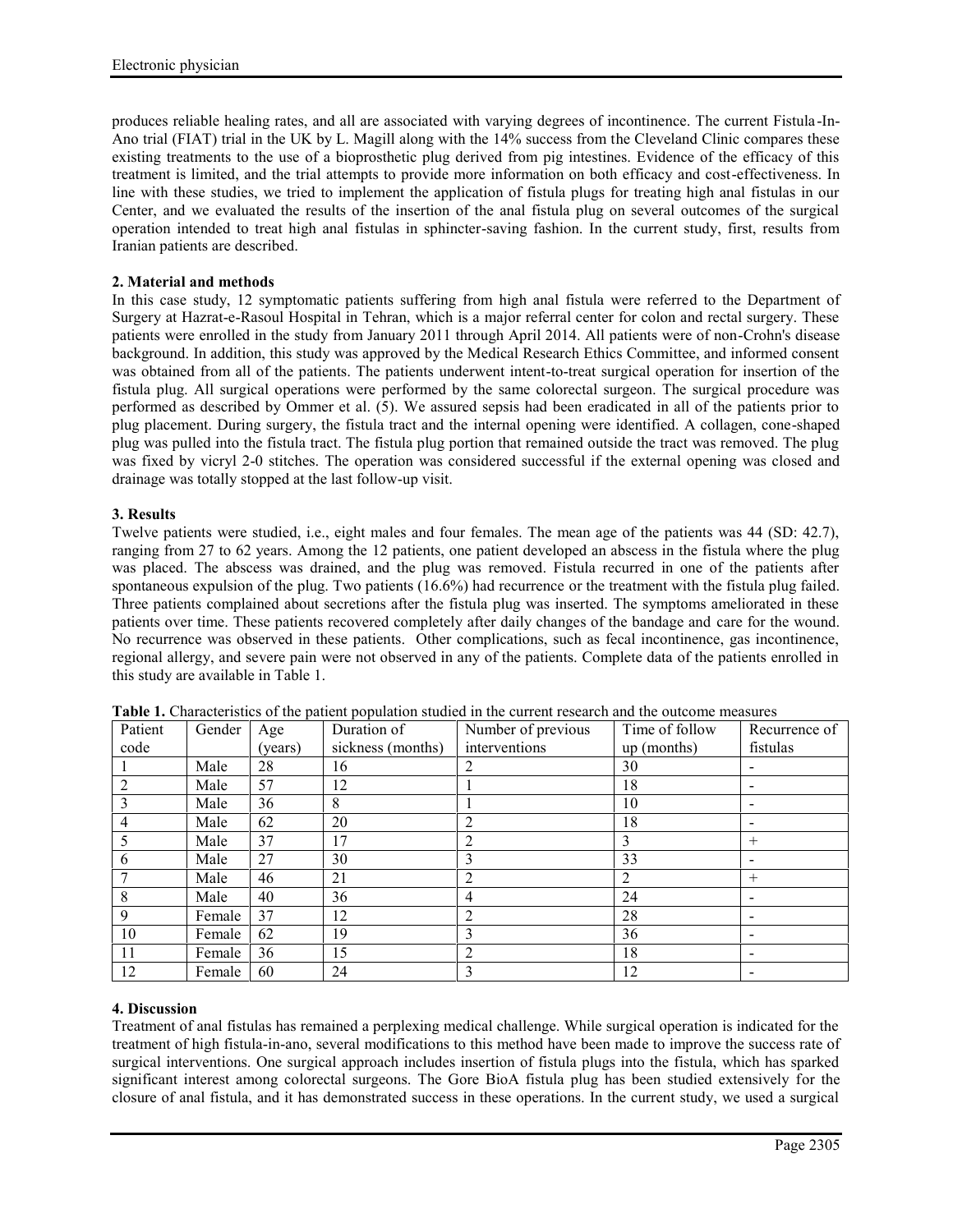operation for insertion of the Gore BioA fistula plugs to treat perianal high trans-sphincteric fistula-in-ano in patients receiving this treatment at Hazrate Rasoole Akram Hospital in Tehran, Iran. Our study indicated a high success rate for the method in the closure of fistula tract in patients who had experienced unsuccessful surgical interventions earlier for the treatment of complex anal fistulas. The results of our study showed a high success rate for high anal fistula treatment by insertion of a Gore BioA fistula plug. This is consistent with the results from German studies by Ommer et al. and Ratto et al. (5, 15-17). Their studies showed that high anal fistula closure by plug is a simple, effective, and safe technique that is applicable for the treatment of most patients who have had previous unsuccessful surgical intervention for the treatment of fistula-in-ano. While our study only includes non- Crohn's disease patients, their study examined a mixture of patients and demonstrated the significant effects of the plug insertion in Crohn's patients as well. In addition, the Gore BioA fistula plug seems to be more effective than fibrin glue closure, as evidenced in a previous study by Johnson et al. (16).

# **5. Conclusions**

Our study, which was performed as a pilot in our Center, added to the evidence that shows improved outcomes of fistula tract occlusion by an absorbable fistula plug in fistula-in-ano patients who have prior experience of unsuccessful surgical operation for treatment of this condition. It highlights the importance of infection control in the successful management of the disease by the plug technique. MRI confirmation of healing as a potential adjunct could be used to determine any further work.

# **Acknowledgments:**

This research received no specific grant from the government or any other funding agency in the public, commercial, or not-for-profit sectors. The author acknowledges the assistance of Dr. Saman Mohamadipour in collecting data and offering constructive criticism of an earlier version of this paper.

# **Conflict of Interest:**

There is no conflict of interest to be declared.

#### **Authors' contributions:**

All authors contributed to this project and article equally. All authors read and approved the final manuscript.

#### **References**

- 1) Sheikh P. Controversies in fistula in ano. Indian J Surg. 2012; 74(3): 217-20. doi: 10.1007/s12262-012- 0594-5. PMID: 23730047, PMCID: PMC3397182.
- 2) Ramanujam PS, Prasad ML, Abcarian H. The role of seton in fistulotomy of the anus. Surg Gynecol Obstet. 1983; 157(5): 419-22. PMID: 6356423.
- 3) Adler AJ, Ronsmans C, Calvert C, Filippi V. Estimating the prevalence of obstetric fistula: a systematic review and meta-analysis. BMC pregnancy childbirth. 2013; 13: 246. doi: 10.1186/1471-2393-13-246, PMID: 24373152, PMCID: PMC3937166.
- 4) Lewis RT, Bleier JI. Surgical treatment of anorectal crohn disease. Clin Colon Rectal Surg. 2013; 26(2): 90-9. doi: 10.1055/s-0033-1348047, PMCID: PMC3709961.
- 5) Ommer A, Herold A, Joos A, Schmidt C, Weyand G, Bussen D. Gore BioA Fistula Plug in the treatment of high anal fistulas--initial results from a German multicenter-study. Ger Med Sci. 2012; 10: Doc13. doi: 10.3205/000164, PMCID: PMC3440842.
- 6) Herreros MD, Garcia-Arranz M, Guadalajara H, De-La-Quintana P, Garcia-Olmo D, Group FC. Autologous expanded adipose-derived stem cells for the treatment of complex cryptoglandular perianal fistulas: a phase III randomized clinical trial (FATT 1: fistula Advanced Therapy Trial 1) and long-term evaluation. Dis Colon Rectum. 2012; 55(7): 762-72. doi: 10.1097/DCR.0b013e318255364a, PMID: 22706128.
- 7) Garcia-Olmo D, Herreros D, Pascual I, Pascual JA, Del-Valle E, Zorrilla J, et al. Expanded adipose-derived stem cells for the treatment of complex perianal fistula: a phase II clinical trial. Dis Colon Rectum. 2009; 52(1): 79-86. doi: 10.1007/DCR.0b013e3181973487, PMID: 19273960.
- 8) Kelly ME, Heneghan HM, McDermott FD, Nason GJ, Freeman C, Martin ST, et al. The role of loose seton in the management of anal fistula: a multicenter study of 200 patients. Tech Coloproctol. 2014; 18(10): 915-9. doi: 10.1007/s10151-014-1186-0, PMID: 24989839.
- 9) Cestaro G, De Rosa M, Gentile M. Treatment of fistula in ano with fibrin glue: preliminary results from a prospective study. Minerva Chir. 2014; 69(4): 225-8. PMID: 24987970.